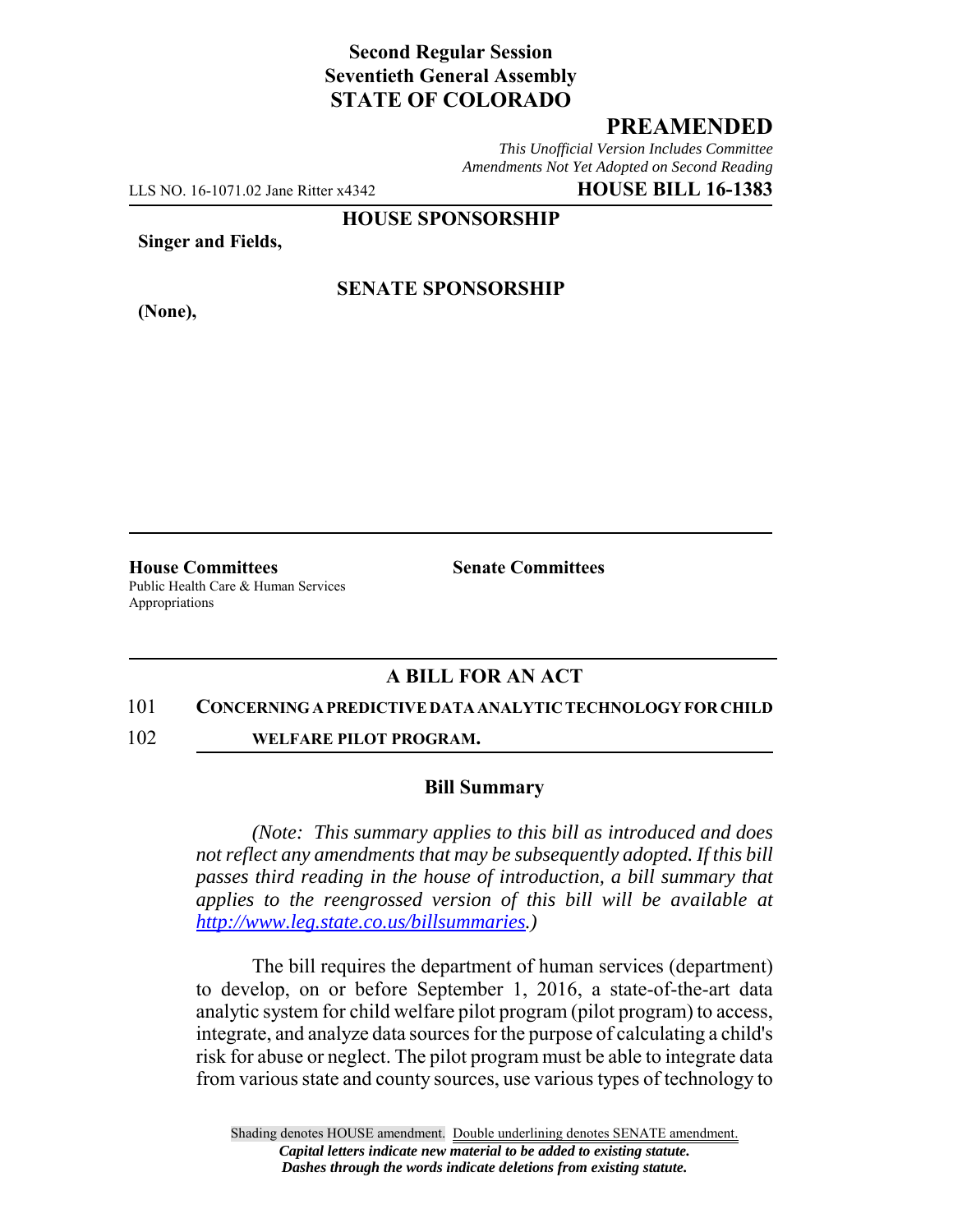accurately and precisely calculate child risk scores, and provide mechanisms to alert and assist caseworkers to changes in the environment of a child at risk.

The department shall report to the health and human services committee of the senate and the public health care and human services committee of the house of representatives, or any successor committees, on the progress and status of the pilot program.

| $\mathbf{1}$   | Be it enacted by the General Assembly of the State of Colorado:          |
|----------------|--------------------------------------------------------------------------|
| $\overline{2}$ | <b>SECTION 1.</b> In Colorado Revised Statutes, add article 5.1 to title |
| 3              | 26 as follows:                                                           |
| $\overline{4}$ | <b>ARTICLE 5.1</b>                                                       |
| 5              | <b>Implementation Plan for a Predictive Data Analytic</b>                |
| 6              | <b>System for Child Welfare</b>                                          |
| $\overline{7}$ | $26 - 5.1 - 101.$<br><b>Legislative declaration.</b> (1)<br>THE GENERAL  |
| 8              | ASSEMBLY FINDS AND DECLARES THAT:                                        |
| 9              | (a) CHILD ABUSE AND NEGLECT IS A CRISIS THAT AFFECTS THE                 |
| 10             | SAFETY AND WELFARE OF VULNERABLE CHILDREN ON GLOBAL, NATIONAL,           |
| 11             | STATE, AND COUNTY LEVELS;                                                |
| 12             | (b) IN THE UNITED STATES ALONE, MORE THAN ONE THOUSAND                   |
| 13             | FIVE HUNDRED CHILDREN DIE EACH YEAR AS A DIRECT RESULT OF ABUSE          |
| 14             | OR NEGLECT;                                                              |
| 15             | (c) IN COLORADO BETWEEN 2007 AND 2012, ONE HUNDRED                       |
| 16             | SEVENTY-FIVE CHILDREN DIED AS A DIRECT RESULT OF ABUSE OR                |
| 17             | NEGLECT;                                                                 |
| 18             | (d) INFORMATION EXISTS IN STATE AND COUNTY DATABASES THAT                |
| 19             | CAN HELP DETERMINE WHICH INDIVIDUALS MIGHT HAVE ACCESS TO A              |
| 20             | CHILD AND THE RISKS THOSE INDIVIDUALS POSE TO THE CHILD;                 |
| 21             | (e)<br>MODERN TECHNOLOGIES AND BEST PRACTICES EXIST, AND                 |
| 22             | HAVE BEEN UTILIZED SUCCESSFULLY IN OTHER STATES, THAT CAN ACCESS,        |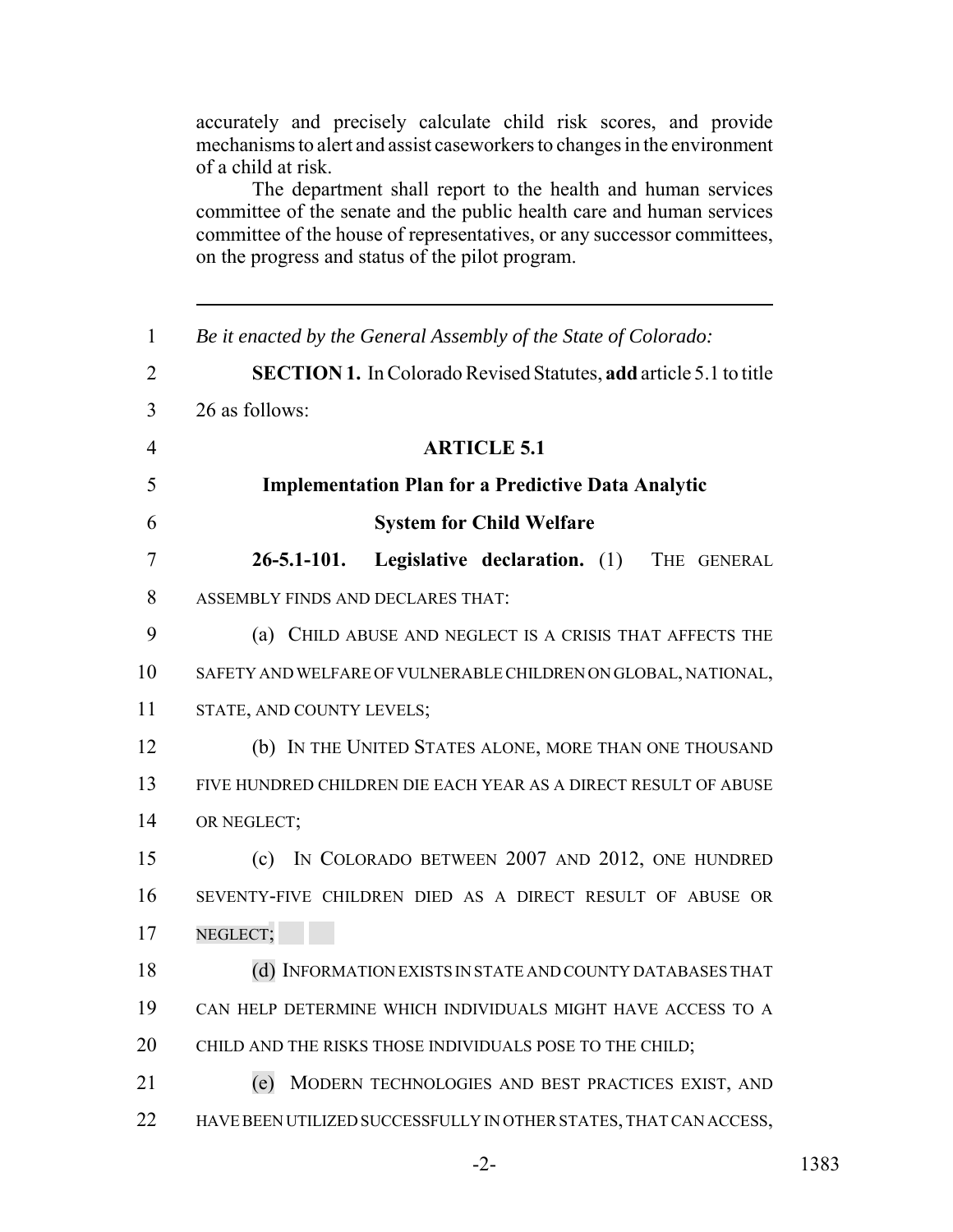INTEGRATE, AND ANALYZE DATA ABOUT A CHILD AND HIS OR HER ENVIRONMENT IN NEAR REAL TIME TO PROVIDE A MORE TIMELY, ACCURATE, AND PRECISE MEASURE OF A CHILD'S RISK OF TRAGIC OUTCOMES AS A RESULT OF ABUSE OR NEGLECT;

 (f) BY USING TECHNOLOGY TO MONITOR A CHILD'S ENVIRONMENT AND CONTINUOUSLY UPDATE THE CHILD'S RISK PROFILE, CASEWORKERS ARE ABLE TO FOCUS BETTER ON THE HIGHEST RISK CASES AND THOSE THAT HAVE THE MOST IMMEDIATE NEED FOR INTERVENTIONS, THUS BETTER EQUIPPING CASEWORKERS TO PREVENT TRAGIC OUTCOMES; AND

 (g) PROVIDING APPROPRIATE, USER-FRIENDLY TOOLS AND TECHNOLOGY TO CASEWORKERS CAN DRAMATICALLY IMPROVE OUTCOMES, INCREASE PRODUCTIVITY, AND REDUCE EMPLOYEE TURNOVER RESULTING FROM BURNOUT, STRESS, AND FRUSTRATION.

 (2) THEREFORE, THE GENERAL ASSEMBLY DECLARES THAT IT IS IN THE BEST INTERESTS OF THE CHILDREN OF COLORADO TO ESTABLISH AN IMPLEMENTATION PLAN FOR A STATE-OF-THE-ART PREDICTIVE DATA ANALYTIC SYSTEM FOR CHILD WELFARE THAT IS COMPATIBLE WITH THE COLORADO CHILD WELFARE MANAGEMENT SYSTEM AND THE STATE'S INFORMATION TECHNOLOGY ENVIRONMENT.

 **26-5.1-102. Predictive data analytic technology for child welfare pilot program - steering committee - requirements - independent vendor - reporting.** (1) (a) ON OR BEFORE DECEMBER 15, 23 2016, USING THE RECOMMENDATIONS OF THE STEERING COMMITTEE FORMED IN PARAGRAPH (b) OF THIS SUBSECTION (1), THE STATE DEPARTMENT SHALL RELEASE A REQUEST FOR PROPOSALS FOR A TECHNOLOGY VENDOR FOR A PREDICTIVE DATA ANALYTIC TECHNOLOGY FOR CHILD WELFARE PILOT PROGRAM, REFERRED TO IN THIS ARTICLE AS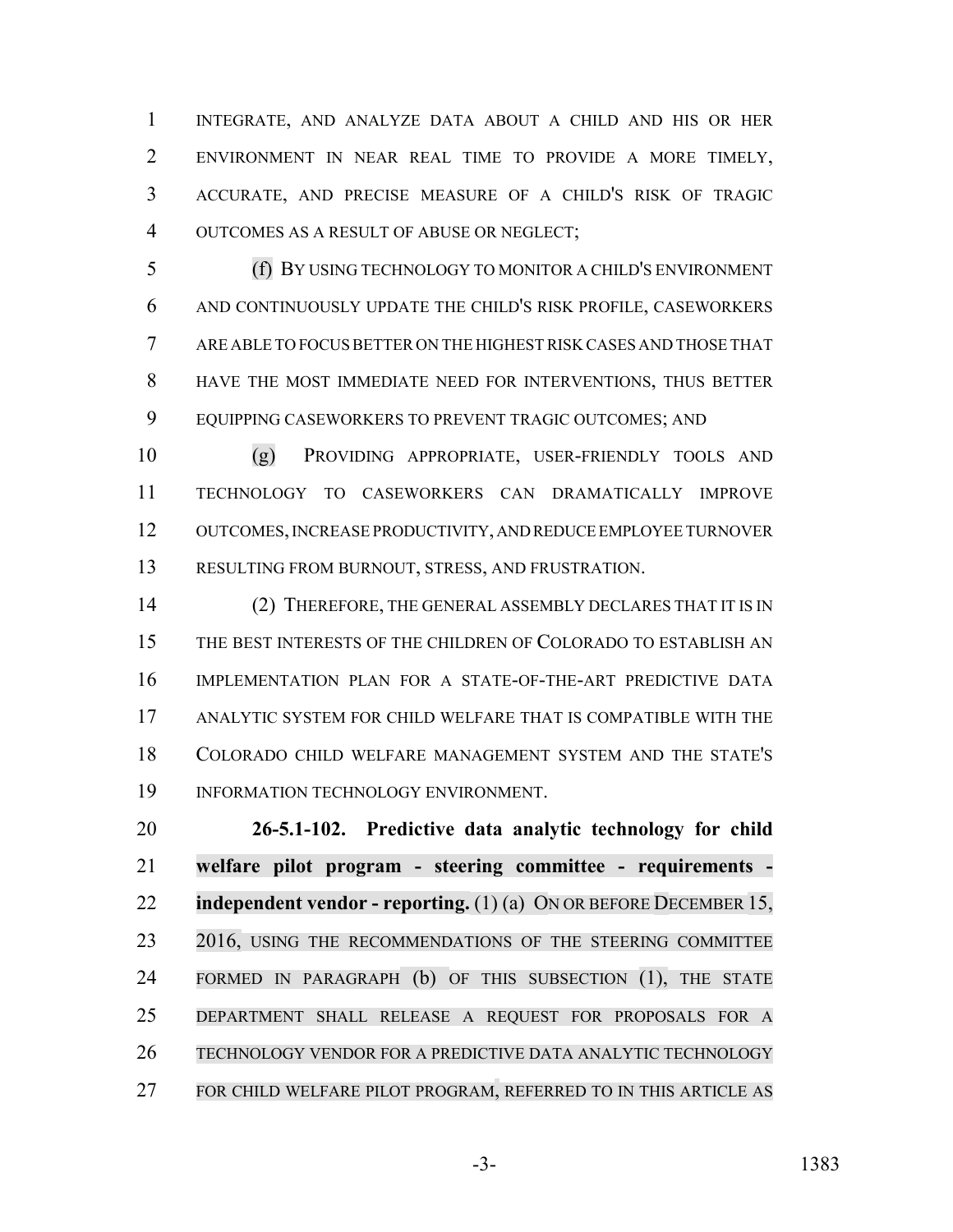THE "PILOT PROGRAM". THE PURPOSE OF THE PILOT PROGRAM IS TO IMPLEMENT A STATE-OF-THE ART DATA ANALYTICS TECHNOLOGY SYSTEM TO ACCESS, INTEGRATE, AND ANALYZE DATA SOURCES TO CALCULATE A CHILD'S RISK SCORES FOR ABUSE OR NEGLECT.

 (b) THE STATE DEPARTMENT SHALL CONVENE A STEERING COMMITTEE THAT INCLUDES APPROPRIATE STAKEHOLDER REPRESENTATION FROM CHILD WELFARE SERVICES AT THE STATE AND COUNTY LEVELS. THE PURPOSE OF THE STEERING COMMITTEE IS TO:

9 (I) CONSIDER AND RECOMMEND, AT A MINIMUM, THE APPROPRIATE NUMBER AND TYPES OFCOUNTIES TO PARTICIPATE IN THE PILOT PROGRAM TO ENSURE ADEQUATE DATA AVAILABILITY AND REPRESENTATION OF DIVERSE POPULATIONS THAT WILL RESULT IN A MEANINGFUL PILOT PROGRAM;

 (II) ASSIST THE STATE DEPARTMENT IN THE DEVELOPMENT OF THE REQUEST FOR PROPOSALS FOR A TECHNOLOGY VENDOR, AS DESCRIBED IN SUBSECTION (3) OF THIS SECTION, UTILIZING THE REQUIREMENTS OF 17 SUBSECTION (2) OF THIS SECTION; AND

 (III) RECOMMENDANINDEPENDENTTHIRD-PARTYEVALUATORTO 19 PERFORM THE OBLIGATIONS SPECIFIED IN SECTION 26-5.1-103 (2).

20 (2) THE DATA ANALYTIC SYSTEM MUST PROVIDE THE FOLLOWING CAPABILITIES:

**(a) THE ABILITY TO INTEGRATE DATA FROM VARIOUS STATE AND** COUNTY DATA SOURCES;

 (b) ADVANCED MATCHING AND ENTITY RESOLUTION TO ACCURATELY MERGE DATA FROM DIFFERENT DATABASES;

 (c) ADVANCED SOCIAL NETWORK OR LINK ANALYSIS TO DETERMINE BOTH KNOWN AND HIDDEN RELATIONSHIPS THAT THE CHILD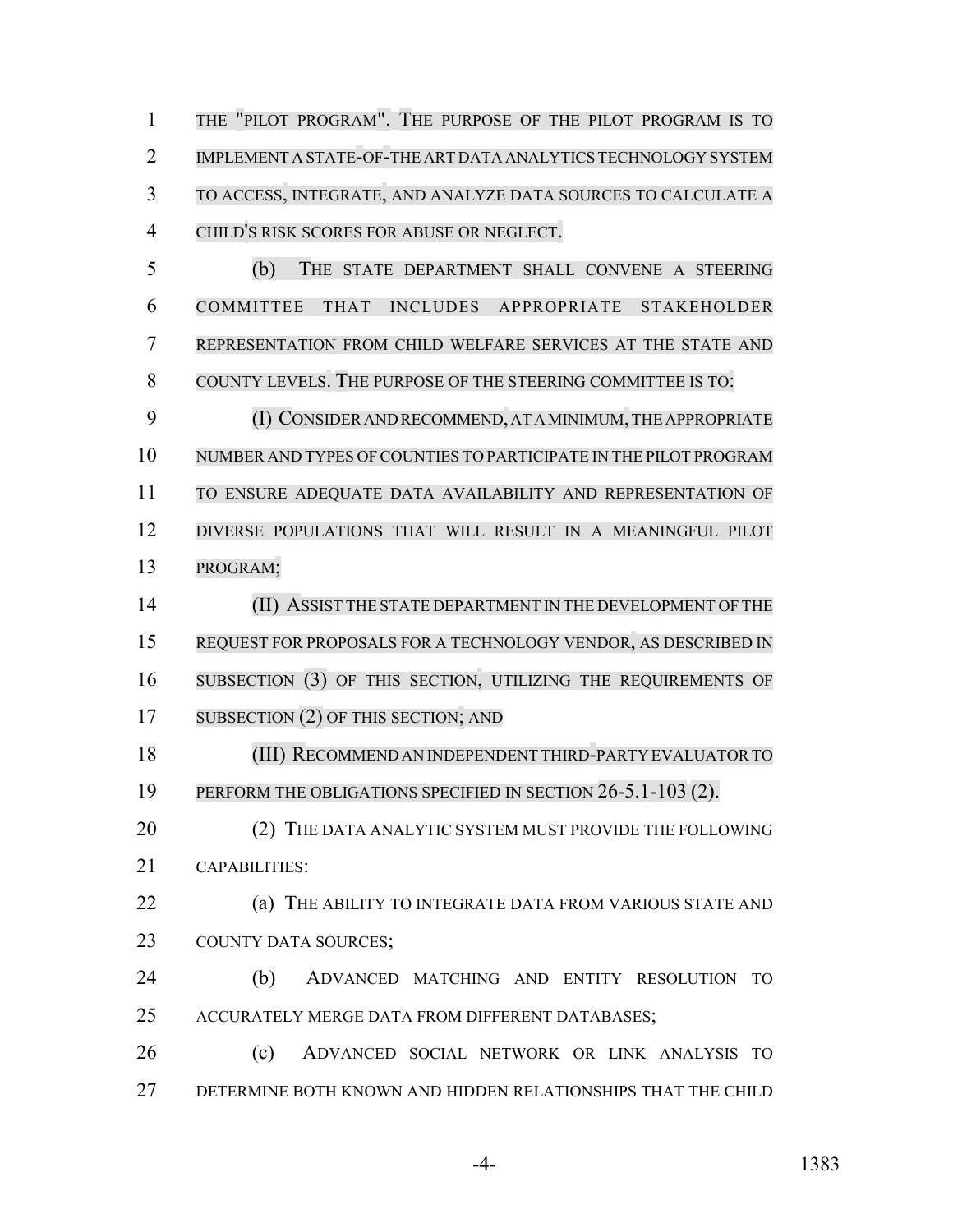MAY HAVE WITH OTHER PEOPLE;

2 (d) USE OF THE LATEST ADVANCED ANALYTICAL TECHNIQUES, INCLUDING PREDICTIVE MODELING; COMPLEX PATTERN ANALYSIS; SOCIAL NETWORK ANALYSIS; TEXT MINING; AND GEOSPATIAL ANALYSIS, TO MORE ACCURATELY AND PRECISELY CALCULATE CHILD RISK SCORES;

 (e) THE ABILITY TO REGULARLY MONITOR DATA SOURCES TO AUTOMATICALLY IDENTIFY CHANGES TO A CHILD'S ENVIRONMENT AND RECALCULATE THE CHILD'S RISK ACCORDINGLY;

 (f) AN ALERTING MECHANISM THAT NOTIFIES CASEWORKERS WHEN CHILD RISK FACTORS EXCEED PRESET TOLERANCE LEVELS;

 (g) AN INTUITIVE USER INTERFACE FOR CASEWORKERS TO EASILY PRIORITIZE AND VISUALIZE CASES AND RELATED INFORMATION ABOUT THE CHILD AND HIS OR HER ENVIRONMENT; AND

 (h) THE ABILITY FOR FEEDBACK AND SELF-LEARNING THAT CAPTURES OUTCOMES AND UTILIZES THE INFORMATION TO IMPROVE ANALYTIC ACCURACY OVER TIME.

 (3) ATTHECONCLUSIONOFTHE REQUEST FOR PROPOSALS PROCESS 18 DEVELOPED PURSUANT TO SUBSECTION (1) OF THIS SECTION, THE STATE DEPARTMENT SHALL SELECT AND ENTER INTO A VENDOR CONTRACT FOR THE PILOT PROGRAM IN AN AMOUNT NOT TO EXCEED FIVE HUNDRED THOUSAND DOLLARS WITH A TECHNOLOGY VENDOR WITH EXPERIENCE IN IMPLEMENTING DATA ANALYTICS TECHNOLOGY TO ACCESS, INTEGRATE, AND ANALYZE ENTERPRISE HUMAN SERVICES DATA TO CALCULATE RISK SCORES. THE TECHNOLOGY VENDOR SELECTED SHALL ENSURE AND CERTIFY ITS COMPLIANCE WITH ALL RELEVANT STATE AND FEDERAL PRIVACY LAWS AND POLICIES.

(4) UNLESS OTHERWISE PRECLUDED BY STATE OR FEDERAL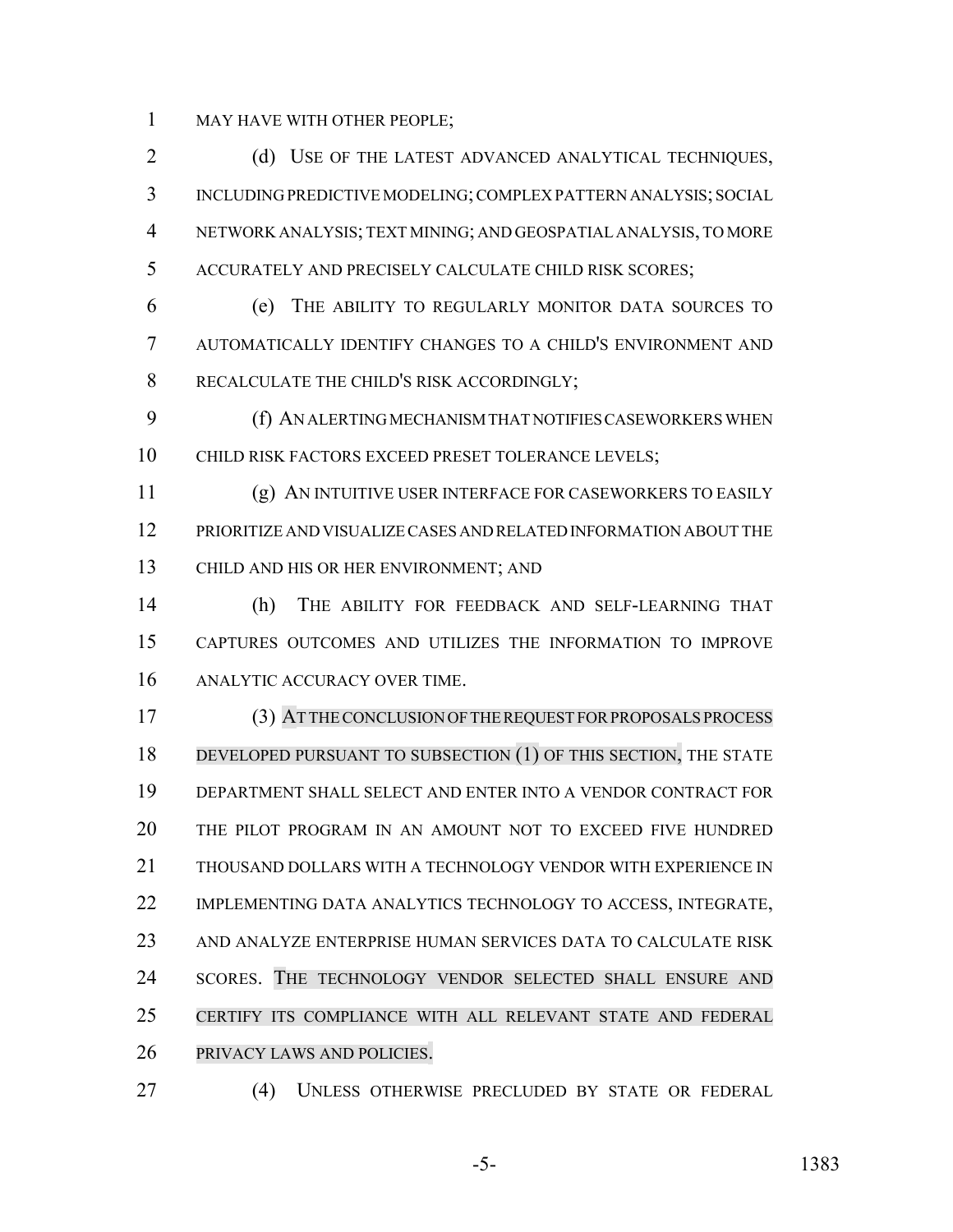STATUTE OR RULES OR REGULATIONS, STATE AGENCIES SHALL MAKE THEIR DATA AVAILABLE TO THE STATE DEPARTMENT FOR THE SPECIFIC PURPOSE OF THE PILOT PROGRAM.DATA SHARING AGREEMENTS OR MEMORANDA OF UNDERSTANDING MUST BE EXECUTED BETWEEN AGENCIES TO PROTECT THE PRIVACY AND CONFIDENTIALITY OF THE DATA.

 **26-5.1-103. Reporting and recommendations.** (1) ON OR 7 BEFORE MARCH 31, 2017, AND EVERY QUARTER THEREAFTER UNLESS OTHERWISE DIRECTED BY THE COMMITTEE CHAIRS, THE STATE DEPARTMENT SHALL SUBMIT A WRITTEN REPORT TO THE HEALTH AND HUMAN SERVICES COMMITTEE OF THE SENATE AND THE PUBLIC HEALTH CARE AND HUMAN SERVICES COMMITTEE OF THE HOUSE OF REPRESENTATIVES, OR ANY SUCCESSOR COMMITTEES, ON THE PROGRESS AND STATUS OF THE PILOT PROGRAM. THE REPORT MUST INCLUDE, AT A MINIMUM:

 (a) THE OVERALL PILOT PROGRAM STATUS, MILESTONES, AND BUDGETARY REPORTS;

 (b) THE DATA SOURCES THAT HAVE BEEN INCORPORATED, AS WELL AS ADDITIONAL DATA SOURCES THAT WOULD ADD VALUE TO THE OVERALL GOALS OF THE PILOT PROGRAM;

(c) ANALYTICAL RESULTS AND ACCURACY;

21 (d) EXAMPLES OF CASE INTERVENTIONS;

(e) PRODUCTIVITY IMPROVEMENTS; AND

 (f) AGENCY PROCEDURAL CHANGES OR BEST PRACTICES **IDENTIFIED BY THE PILOT PROGRAM.** 

25 (2) AT THE CONCLUSION OF THE PILOT PROGRAM, THE STATE DEPARTMENT SHALL, IN ADDITION TO THE QUARTERLY REPORTING REQUIRED PURSUANT TO SUBSECTION (1) OF THIS SECTION, AND AFTER